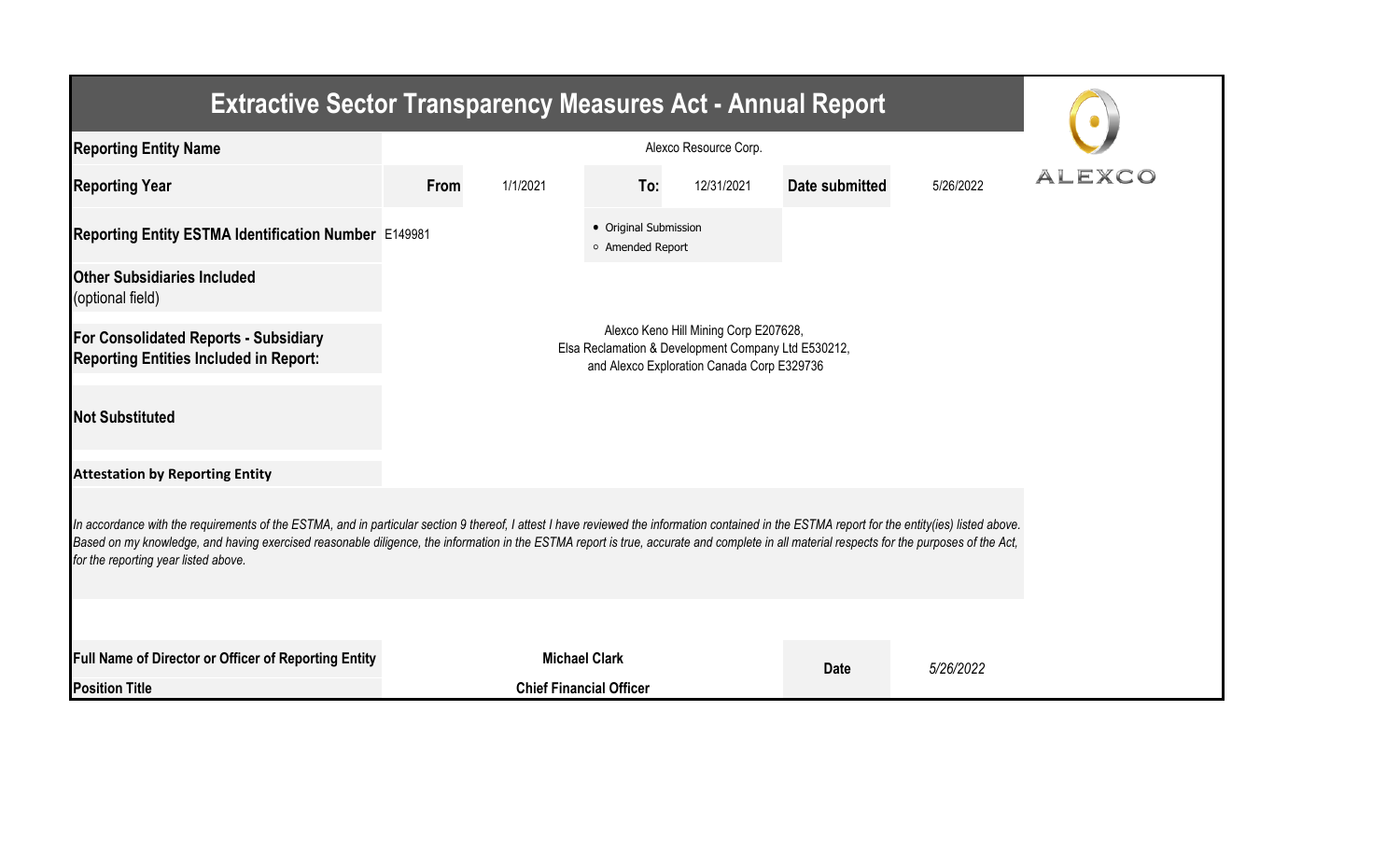| <b>Extractive Sector Transparency Measures Act - Annual Report</b>                                                                                                 |                         |                                     |                                                                                                                                                                                       |            |      |                                   |                |                  |                             |       |                        |
|--------------------------------------------------------------------------------------------------------------------------------------------------------------------|-------------------------|-------------------------------------|---------------------------------------------------------------------------------------------------------------------------------------------------------------------------------------|------------|------|-----------------------------------|----------------|------------------|-----------------------------|-------|------------------------|
| <b>Reporting Year</b><br><b>Reporting Entity Name</b><br>Reporting Entity ESTMA<br>Identification Number<br><b>Subsidiary Reporting Entities (if</b><br>necessary) | From:                   | 1/1/2021                            | To:<br>Alexco Resource Corp.<br>E149981<br>Alexco Keno Hill Mining Corp EZU/628,<br>Elsa Reclamation & Development Company Ltd E530212,<br>and Alexco Exploration Canada Corp E329736 | 12/31/2021 |      | <b>Currency of the Report CAD</b> |                |                  |                             |       |                        |
| <b>Payments by Payee</b><br>Departments, Agency, etc within Payee that Received<br>Total Amount paid to<br>Infrastructure                                          |                         |                                     |                                                                                                                                                                                       |            |      |                                   |                |                  |                             |       |                        |
| <b>Country</b>                                                                                                                                                     | Payee Name <sup>1</sup> | Payments <sup>2</sup>               | <b>Taxes</b>                                                                                                                                                                          | Royalties  | Fees | <b>Production Entitlements</b>    | <b>Bonuses</b> | <b>Dividends</b> | <b>Improvement Payments</b> | Payee | Notes <sup>34</sup>    |
| Canada - Yukon                                                                                                                                                     | <b>Yukon Government</b> | Department of Community<br>Services | 140,000                                                                                                                                                                               |            |      |                                   |                |                  |                             |       | 140,000 Property taxes |
|                                                                                                                                                                    |                         |                                     |                                                                                                                                                                                       |            |      |                                   |                |                  |                             |       |                        |
|                                                                                                                                                                    |                         |                                     |                                                                                                                                                                                       |            |      |                                   |                |                  |                             |       |                        |
|                                                                                                                                                                    |                         |                                     |                                                                                                                                                                                       |            |      |                                   |                |                  |                             |       |                        |
|                                                                                                                                                                    |                         |                                     |                                                                                                                                                                                       |            |      |                                   |                |                  |                             |       |                        |
|                                                                                                                                                                    |                         |                                     |                                                                                                                                                                                       |            |      |                                   |                |                  |                             |       |                        |
|                                                                                                                                                                    |                         |                                     |                                                                                                                                                                                       |            |      |                                   |                |                  |                             |       |                        |
|                                                                                                                                                                    |                         |                                     |                                                                                                                                                                                       |            |      |                                   |                |                  |                             |       |                        |
|                                                                                                                                                                    |                         |                                     |                                                                                                                                                                                       |            |      |                                   |                |                  |                             |       |                        |
|                                                                                                                                                                    |                         |                                     |                                                                                                                                                                                       |            |      |                                   |                |                  |                             |       |                        |
|                                                                                                                                                                    |                         |                                     |                                                                                                                                                                                       |            |      |                                   |                |                  |                             |       |                        |
|                                                                                                                                                                    |                         |                                     |                                                                                                                                                                                       |            |      |                                   |                |                  |                             |       |                        |
|                                                                                                                                                                    |                         |                                     |                                                                                                                                                                                       |            |      |                                   |                |                  |                             |       |                        |
|                                                                                                                                                                    |                         |                                     |                                                                                                                                                                                       |            |      |                                   |                |                  |                             |       |                        |
|                                                                                                                                                                    |                         |                                     |                                                                                                                                                                                       |            |      |                                   |                |                  |                             |       |                        |
|                                                                                                                                                                    |                         |                                     |                                                                                                                                                                                       |            |      |                                   |                |                  |                             |       |                        |
| <b>Additional Notes:</b>                                                                                                                                           |                         |                                     |                                                                                                                                                                                       |            |      |                                   |                |                  |                             |       |                        |